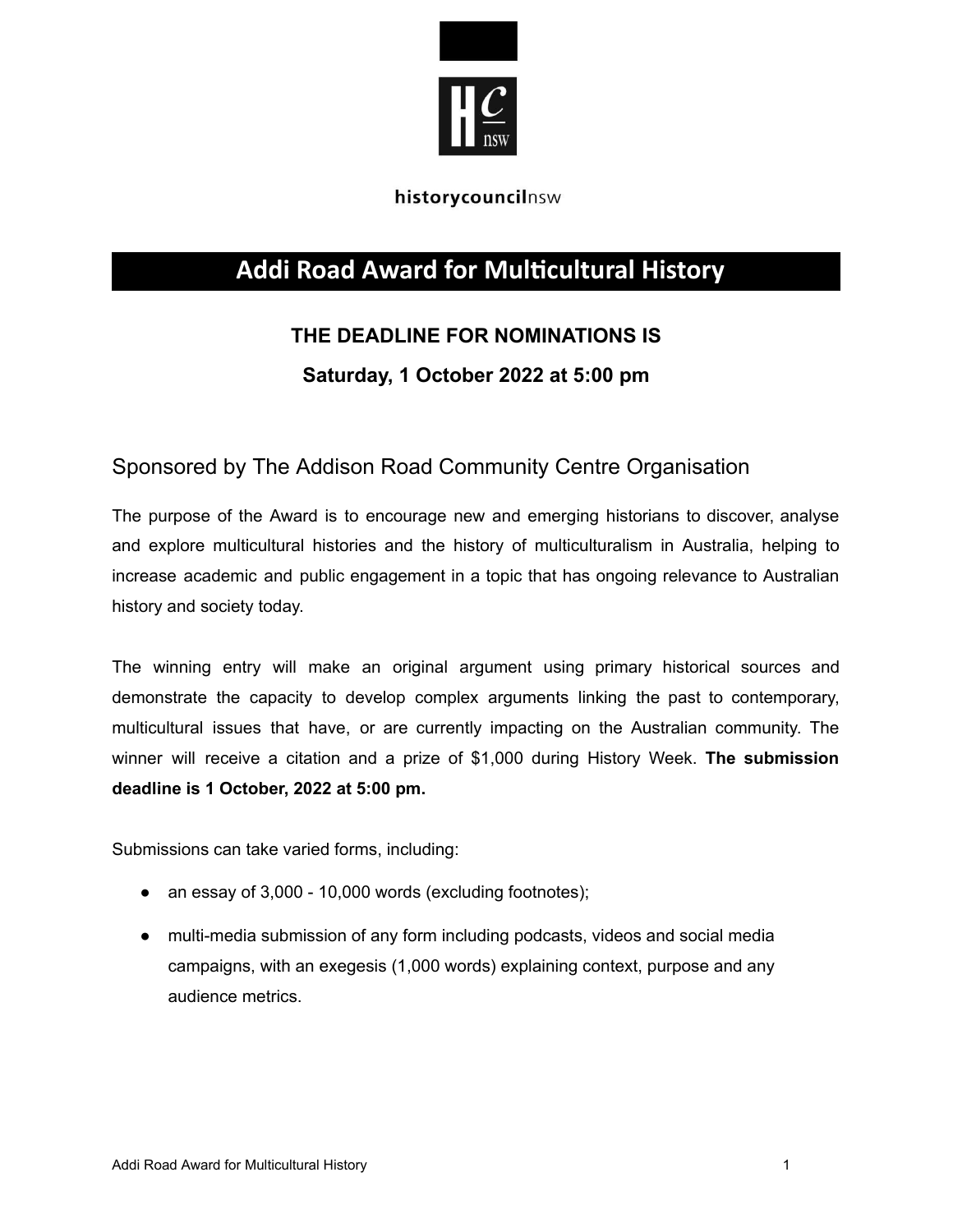

### historycouncilnsw

#### **Rules**

- 1. The nominated work may be submitted in the form of an essay, paper or equivalent presentation in non-print media. Entrants may submit essays with multiple contributors.
- 2. The nominated work must demonstrate critical knowledge of the relevant historiography, competence in the use of primary sources, and a capacity to develop complex arguments linking past and present circumstances.
- 3. Eligible essay entries must be between 3,000 10,000 words (excluding footnotes) and represent work **substantially undertaken in the 12 month period between 1 July 2021 - 30 June 2022.**
- 4. Eligible multi-media entries must also submit a written rationale of 1,000 words (excluding footnotes) explaining how the work meets rule number two.
- 5. Eligible entrants may be students or staff at educational institutions or any person in the community at large.
- 6. Entrants must be permanent residents of Australia.
- 7. Nominations may be made by persons other than the author provided the author's agreement is secured. Nominations must be the work of individuals.
- 8. Only one entry may be submitted per entrant.
- 9. Entrants must certify that the entry is their own work and that the materials used or quoted in the text are adequately acknowledged.
- 10. Re-submissions in following years are not possible. Previous winners are ineligible.
- 11. In each year that the Award is held the judges for this competition will consist of the members of the History Council's Awards Committee.

The winner receives **a citation and a prize of \$1,000** at an Awards Ceremony in October/November. Winners will also be promoted via social media and online and in the HCNSW's newsletter.